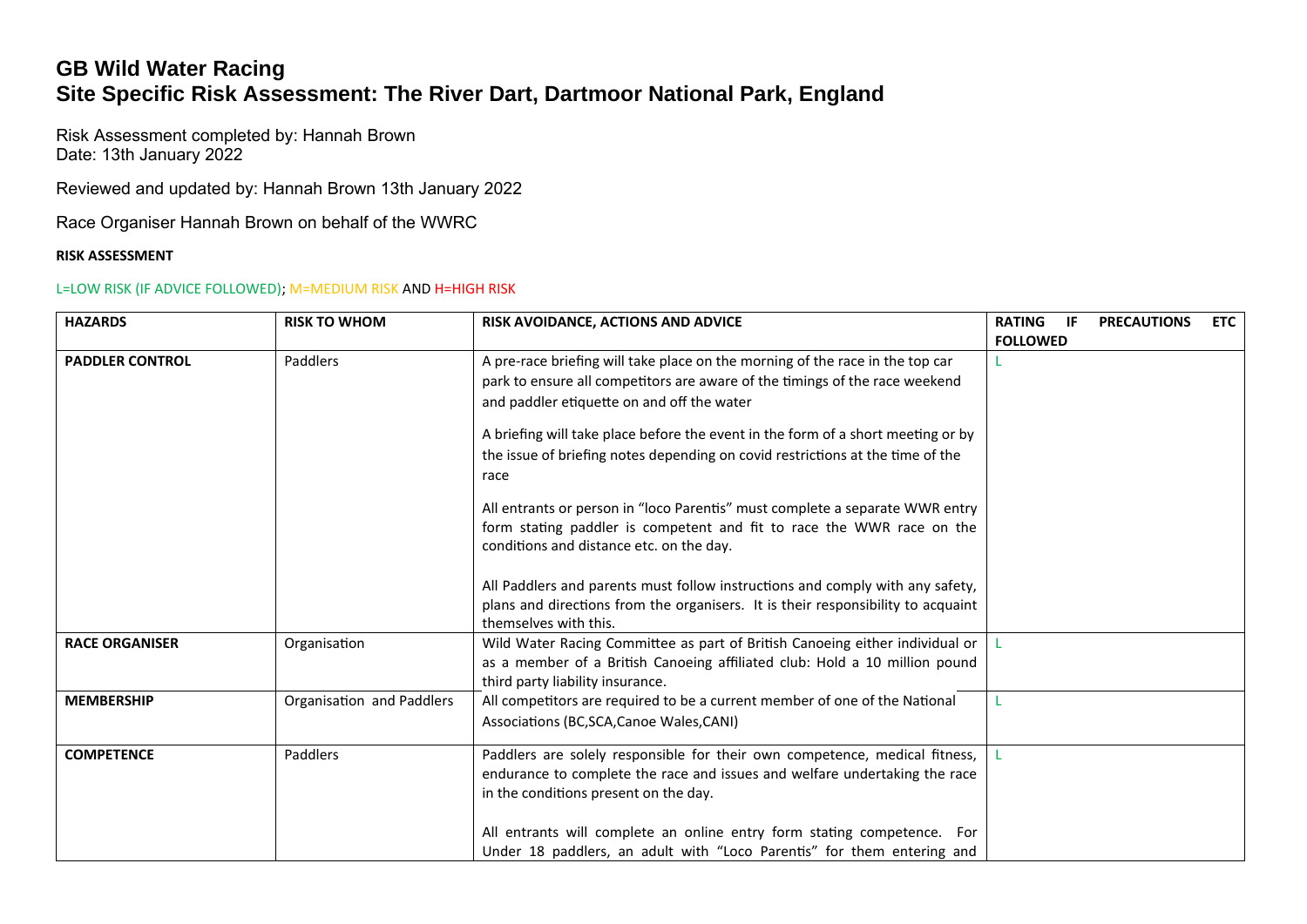|                                               |                                  | attempting the race and with knowledge of their ability will be required to sign                                                                  |   |
|-----------------------------------------------|----------------------------------|---------------------------------------------------------------------------------------------------------------------------------------------------|---|
| START AND FINISH NUMBERS                      | <b>Organisation and Paddlers</b> | as to their competence to race on the conditions on race day.<br>All paddlers will have a start number and start time allocated. Start and finish |   |
| <b>MATCHING</b>                               |                                  | numbers will be compared.                                                                                                                         |   |
|                                               |                                  | Paddlers will be briefed on ensuring they do not leave the race area without                                                                      |   |
|                                               |                                  | first reporting their withdrawal.                                                                                                                 |   |
|                                               |                                  | Contact details will be held on entry forms if needed.                                                                                            |   |
| <b>SITE SPECIFIC</b>                          |                                  |                                                                                                                                                   |   |
| <b>NON PADDLERS &amp; MEMBERS</b>             | <b>Both</b>                      | The location is a tourist attraction for both paddlers and walkers and so can be                                                                  |   |
| OF THE PUBLIC                                 |                                  | full of people and children. Paddlers should watch when they move boats                                                                           |   |
|                                               |                                  | around, paddles etc.                                                                                                                              |   |
|                                               |                                  | Also it is suggested no paddler under 16 should be allowed to move around                                                                         |   |
|                                               |                                  | the centre for any reason e.g. taking canoes to river, going to the toilets etc.,                                                                 |   |
| <b>PROTECTED</b><br><b>LAND</b><br><b>AND</b> | Both                             | on their own (nor be left on their own).<br>Much of the classic race course is through private land and should only be                            |   |
| PRIVATELY OWNED LAND                          |                                  | used in the case of emergency. Areas of private property which must be                                                                            |   |
|                                               |                                  | respected by all.                                                                                                                                 |   |
|                                               |                                  | The Sprint course is also located mid-way through the classic course, paddlers                                                                    |   |
|                                               |                                  | and organisers must be mindful of egress points and stick to allocated                                                                            |   |
|                                               |                                  | footpaths where possible.                                                                                                                         |   |
| <b>WATER GETTING IN AND OUT</b>               |                                  |                                                                                                                                                   |   |
| <b>GETTING IN AND OUT</b>                     | Paddlers and spectators          | All WWR paddlers or officials getting on the water MUST wear a buoyancy aid.                                                                      | M |
| <b>SLIPWAY</b>                                |                                  | ALL paddlers MUST also wear a safety helmet.                                                                                                      |   |
|                                               |                                  |                                                                                                                                                   |   |
|                                               |                                  | Spray decks are highly recommended                                                                                                                |   |
|                                               |                                  |                                                                                                                                                   |   |
|                                               |                                  | It is recommended officials doing start and finish and parents, spectators etc.,                                                                  |   |
|                                               |                                  | if on the bank and potentially prepared to intervene in a rescue wear a                                                                           |   |
|                                               |                                  | buoyancy aid.                                                                                                                                     |   |
|                                               |                                  | Any official or spectator holding a throw bag must also be wearing a bouyancy                                                                     |   |
|                                               |                                  | aid.                                                                                                                                              |   |
|                                               |                                  |                                                                                                                                                   |   |
|                                               |                                  | Paddlers to be careful getting in and out and request assistance if required.                                                                     |   |
| <b>MUDDY BANKS</b>                            | <b>Paddlers and Spectators</b>   | The banks can be very slippery and the mud much deeper than you think,                                                                            | L |
|                                               |                                  | ensure you get in and out on firm ground/banks                                                                                                    |   |
| <b>RIVER CONDITIONS</b>                       | Paddlers                         | River Dart is reliant upon rain fall, the race will be run in low to moderate river                                                               | M |
|                                               |                                  | levels. In exceptional weather conditions the river can reach flood conditions.                                                                   |   |
|                                               |                                  | If the level is deemed to High the race course is subject to move or the race                                                                     |   |
|                                               |                                  | cancelled. The race organiser will coordinate with the organiser team and                                                                         |   |
|                                               |                                  | communicate via verbal and social media post (website) to changes or                                                                              |   |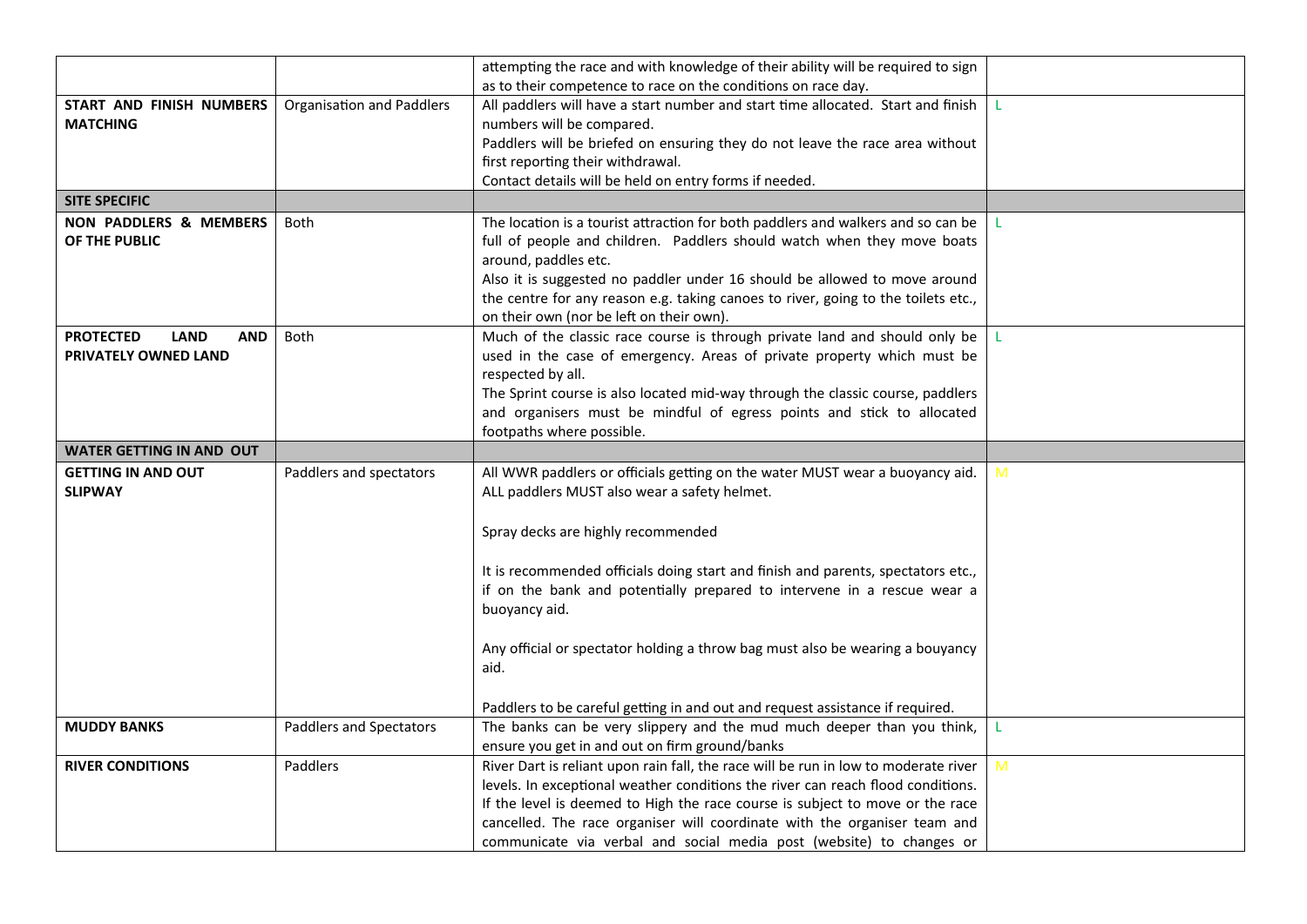|                                                                      |                                | cancellations.                                                                                                                                                                                                                                                                                                                                                                                                                                                                                                                                             |    |
|----------------------------------------------------------------------|--------------------------------|------------------------------------------------------------------------------------------------------------------------------------------------------------------------------------------------------------------------------------------------------------------------------------------------------------------------------------------------------------------------------------------------------------------------------------------------------------------------------------------------------------------------------------------------------------|----|
|                                                                      |                                | The river Dart is a natural river with many natural obstacles it is lined with<br>trees and other hazards. Even at low water levels these can present a hazard<br>of entrapment around rock or in trees. Paddlers must familiarise themselves<br>with these risks and participate at their own risk. Any specific hazards will be<br>highlighted during the briefing.                                                                                                                                                                                      |    |
| <b>CONDITIONS</b><br>E.G.                                            | <b>Paddlers and Spectators</b> | Monitor during the week prior to the race                                                                                                                                                                                                                                                                                                                                                                                                                                                                                                                  |    |
| WIND, WEATHER ETC.,                                                  |                                |                                                                                                                                                                                                                                                                                                                                                                                                                                                                                                                                                            |    |
|                                                                      |                                | Review on day of race. Option includes course changes shorter or circular<br>nearer to the start or cancellation                                                                                                                                                                                                                                                                                                                                                                                                                                           |    |
| <b>MOORED</b><br><b>BOATS</b><br><b>AND</b><br><b>CHAINS/ROPES</b>   | Paddlers                       | N/A                                                                                                                                                                                                                                                                                                                                                                                                                                                                                                                                                        | L  |
| <b>RIVER TRAFFIC</b>                                                 | Paddlers                       | Popular river with recreational paddlers. Therefore likely to have boat traffic<br>on the river especially other canoeists and rafts, treat other craft with respect.<br>Clear communication when passing other water users.                                                                                                                                                                                                                                                                                                                               |    |
| <b>OVER</b><br><b>HANGING</b><br><b>TREES</b><br><b>BRANCHES ETC</b> | Paddlers and Spectators        | The river often has low handing trees or fallen trees in the water which can<br>present an entrapment risk. Any specific hazards will be highlighted during the<br>briefing or detailed in the briefing notes.                                                                                                                                                                                                                                                                                                                                             | M  |
| <b>CAPSIZE</b>                                                       |                                |                                                                                                                                                                                                                                                                                                                                                                                                                                                                                                                                                            |    |
| <b>CAPSIZE</b>                                                       | Paddlers                       | IN ALL CASES THE PADDLER TAKES PRIORITY OVER SAVING BOAT AND/OR<br><b>EQUIPMENT</b>                                                                                                                                                                                                                                                                                                                                                                                                                                                                        | Т. |
|                                                                      |                                | WWR code of conduct requires all paddlers to offer support to other<br>paddlers when requested or if they see someone in potential difficulty with<br>penalty of disqualification for life from competitive canoeing unless at<br>risk/danger themselves.                                                                                                                                                                                                                                                                                                  |    |
|                                                                      |                                | The paddler should get to the bank as quickly as possible with their canoe and<br>paddle if they can. If they need help they MUST stop the next paddlers by<br>calling for help from them  The water current may be strong and some<br>paddlers may have difficulty in swimming against this. The finished paddlers<br>must be alert to the paddlers on the race course and go to help immediately.<br>Experienced paddlers will be asked to stay on the water (if they agree) to<br>assist with safety in addition to the two finish paddlers on standby. |    |
|                                                                      |                                | NB: If a boat is lost downstream then please let the race organisation know so<br>emergency service can be notified to prevent any unnecessary searches being<br>started.                                                                                                                                                                                                                                                                                                                                                                                  |    |
| <b>BOAT SPECIFIC</b>                                                 |                                |                                                                                                                                                                                                                                                                                                                                                                                                                                                                                                                                                            |    |
| <b>CLOTHING</b><br><b>SAFETY</b><br><b>AND</b>                       |                                | Paddlers are required to ensure their safety clothing and equipment is in                                                                                                                                                                                                                                                                                                                                                                                                                                                                                  |    |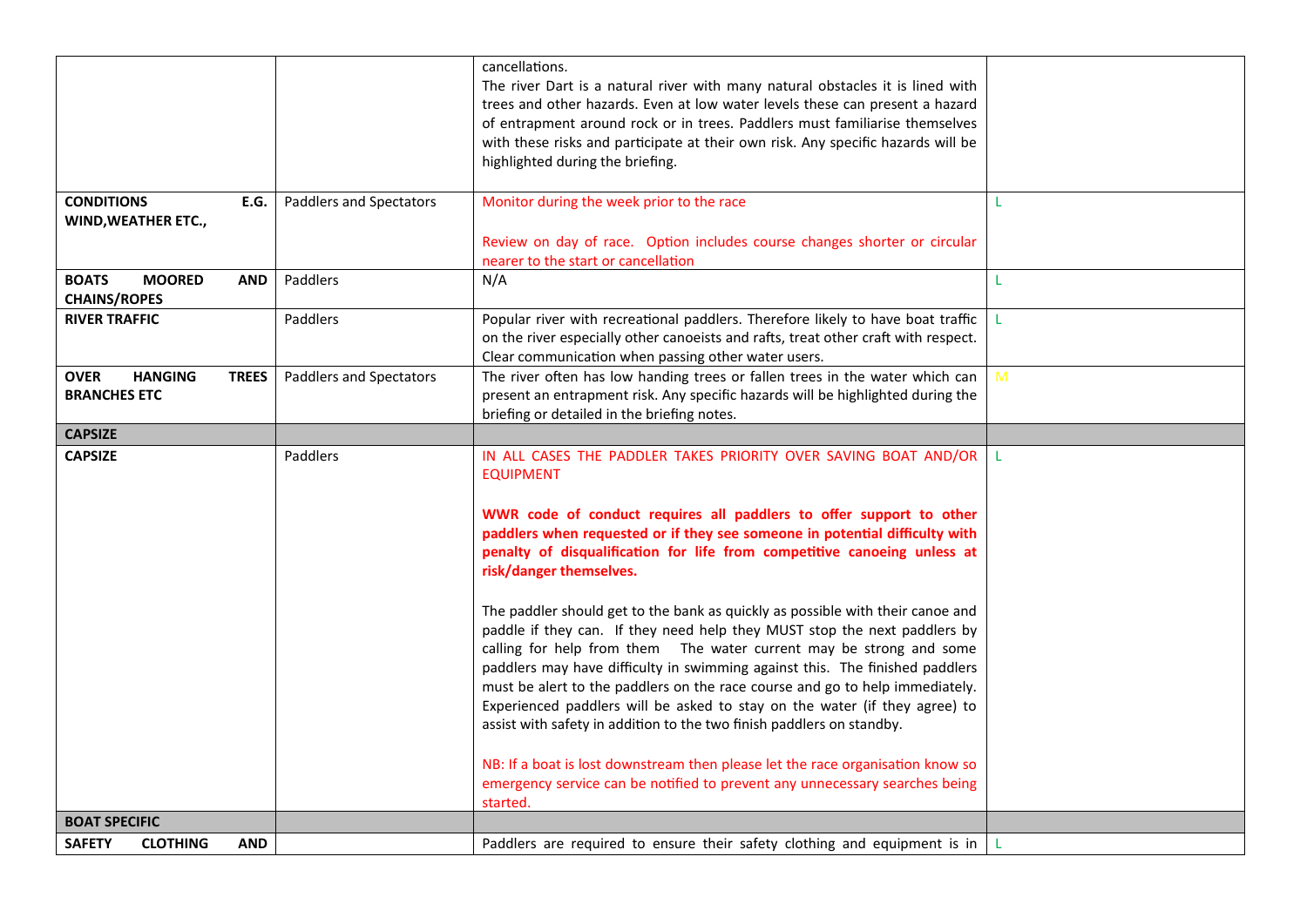| <b>EQUIPMENT</b>                |                         | accordance with current safety regulations in WWR.                                                                                                                                                                                                                                                                                                                                                                                                                                                                                                                                                                                                                                                                                                                                                                                                                                                                                                                                                                        |              |
|---------------------------------|-------------------------|---------------------------------------------------------------------------------------------------------------------------------------------------------------------------------------------------------------------------------------------------------------------------------------------------------------------------------------------------------------------------------------------------------------------------------------------------------------------------------------------------------------------------------------------------------------------------------------------------------------------------------------------------------------------------------------------------------------------------------------------------------------------------------------------------------------------------------------------------------------------------------------------------------------------------------------------------------------------------------------------------------------------------|--------------|
| <b>CANOE FLOTATION</b>          | Paddlers                | All boat must comply with the current WWR safety rules                                                                                                                                                                                                                                                                                                                                                                                                                                                                                                                                                                                                                                                                                                                                                                                                                                                                                                                                                                    | L            |
| <b>ILL HEALTH INJURY</b>        |                         |                                                                                                                                                                                                                                                                                                                                                                                                                                                                                                                                                                                                                                                                                                                                                                                                                                                                                                                                                                                                                           |              |
| <b>ILL HEALTH and or INJURY</b> | Paddlers                | If you can pull to the side or a safe bank area, or an area you can beach boat<br>or hold on safely to something if you can get out and rest on bank. Call for<br>help in any situation and report to the race organiser for first aid or treatment<br>on site or wider help. Contact to race first Aider.                                                                                                                                                                                                                                                                                                                                                                                                                                                                                                                                                                                                                                                                                                                | $\mathbf{L}$ |
| <b>HYPOTHERMIA/HEAT STROKE</b>  | Paddlers and spectators | Paddlers can withdraw from race by attracting other paddlers' attention.                                                                                                                                                                                                                                                                                                                                                                                                                                                                                                                                                                                                                                                                                                                                                                                                                                                                                                                                                  | т.           |
|                                 |                         | Wear clothing appropriate to conditions and that suits your own bodily<br>temperature control needs.                                                                                                                                                                                                                                                                                                                                                                                                                                                                                                                                                                                                                                                                                                                                                                                                                                                                                                                      |              |
| <b>WEILS DISEASE</b>            | Paddlers                | <b>WEIL'S DISEASE</b><br>Weil's Disease is a RARE but very serious illness which is caused by bacteria<br>carried in the urine of rats (and some other animals). It can be contracted<br>anywhere but especially around waterways. The descending scale of risk is:<br>Stagnant water, canals and slow moving rivers (particularly after flash<br>floods), swifter streams.<br><b>Precautions:</b><br>Avoid capsize drill or rolling in stagnant or slow moving water<br>$\bullet$<br>Wash or shower after canoeing Cover minor scratches on exposed<br>$\bullet$<br>parts of the body with water-proof plaster<br>• Use foot-wear to avoid cutting feet<br>Should you become ill after canoeing (2-19 days) with a flu-like illness<br>(temperature, aching limbs & joints) call your doctor and tell him/her you<br>are a canoeist and may have come into contact with the Leptospirosis<br>bacteria - see your Yearbook Contact the British Canoeing Office for more<br>information - sae for standard handout please. | L            |
| <b>FIRST AID</b>                | All Participants        | Hannah Brown 07590925804 is the qualified first aider on site for the event.                                                                                                                                                                                                                                                                                                                                                                                                                                                                                                                                                                                                                                                                                                                                                                                                                                                                                                                                              |              |
| <b>EVENT SAFETY OFFICER</b>     | All Participants        | Ian Tomlinson has completed and BC Event safety course<br>TBC Hannah Brown/Louise Brown will have completed the BC Event Safety<br>course prior to the race                                                                                                                                                                                                                                                                                                                                                                                                                                                                                                                                                                                                                                                                                                                                                                                                                                                               |              |
| <b>EMERGENCY</b>                |                         |                                                                                                                                                                                                                                                                                                                                                                                                                                                                                                                                                                                                                                                                                                                                                                                                                                                                                                                                                                                                                           |              |
| <b>EMERGENCY</b>                | Paddlers and Spectators | Call 999 or 112 and request the correct service, explain the situation and<br>contact the race organiser as soon as possible.<br><b>Closest Hospitals with A&amp;E departments are Torbay, Exeter and Plymouth</b>                                                                                                                                                                                                                                                                                                                                                                                                                                                                                                                                                                                                                                                                                                                                                                                                        | L            |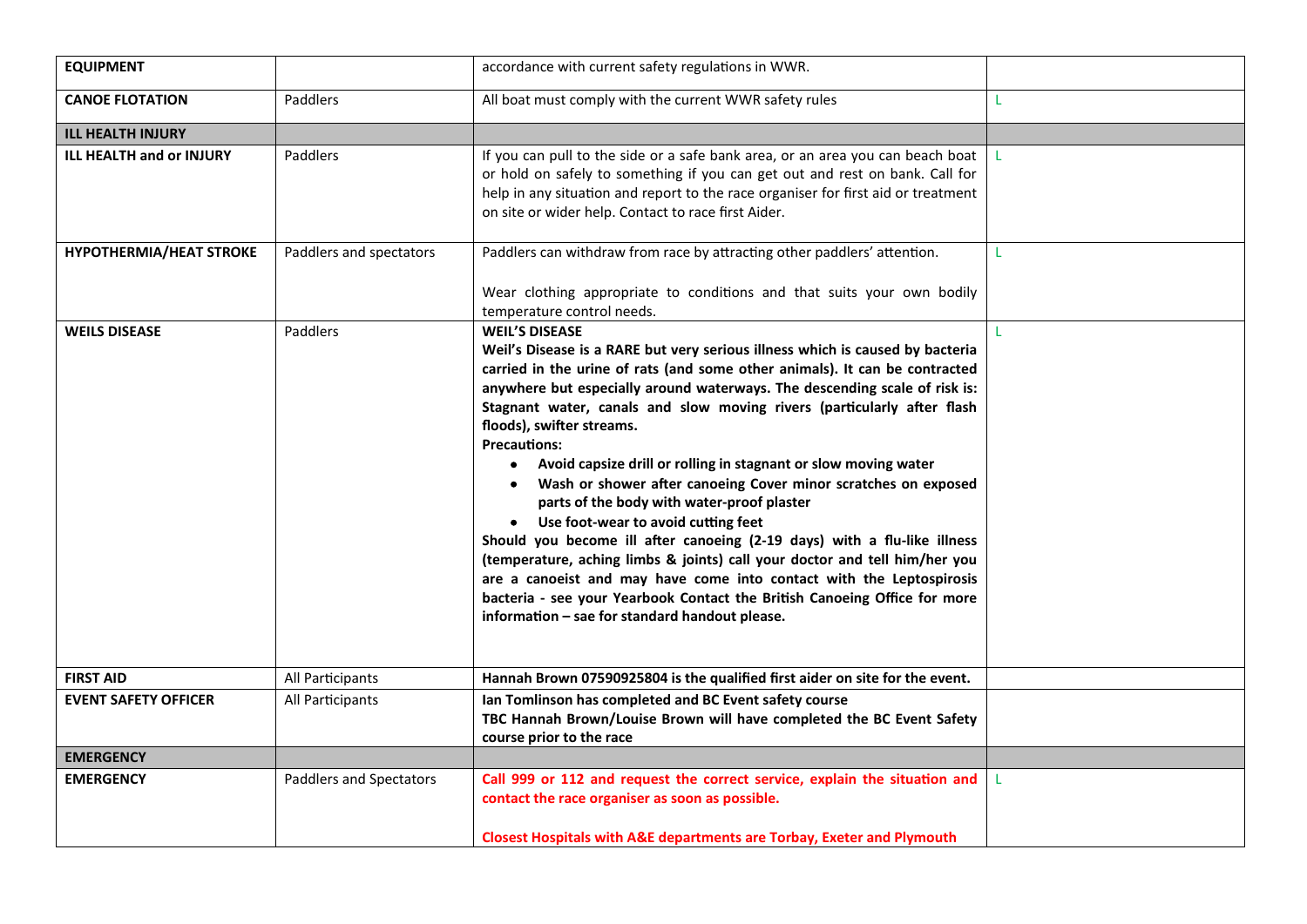## **COVID SPECIFIC RISK ASSESSMENT, Will only be applied if Government or BC Policies require it**

| <b>Entries</b>                 | Paddlers/organisers | Entries should be made online via the website www.wildwater.org.uk late $\vert$ L   |    |
|--------------------------------|---------------------|-------------------------------------------------------------------------------------|----|
|                                |                     | entries will not be ranked in the start list and added to the end of the start list |    |
| <b>Start List</b>              | Paddlers/organiser  | Start list will be published on the WWR website and social media shortly after      |    |
|                                |                     | closing of entries, no start list will on display at the venue to avoid             |    |
|                                |                     | participants congregating                                                           |    |
| <b>Race Numbers</b>            | Paddlers            | No bibs will be issued, race number must be displayed clearly on the front of       | L  |
|                                |                     | the boat in a clear way that is visible to the organisers                           |    |
| <b>Travel to the Event</b>     | All participants    | Is outside the control of the organisers. It is advised everyone attending the      | т. |
|                                |                     | event should check the latest government advise before travelling with              |    |
|                                |                     | regards the car sharing and minibus travel and social distancing.                   |    |
| Accommodation                  | All Participants    | Is outside the control of the organisers. Overnight accommodation, should be        | L  |
|                                |                     | permitted by the time of the event, participants need to assess the level of        |    |
|                                |                     | risk present to them as an individual and take any precautions necessary.           |    |
| <b>Camping</b>                 | All Participants    | No Camping is available on site.                                                    | L  |
| <b>Toilet Facilities</b>       | All Participants    | Basic toilet facilities are available on site in the top car park                   | T  |
|                                |                     |                                                                                     |    |
| When on site                   | All Participants    | Each individual needs to maintain social distancing. Covid-19 restriction will      |    |
|                                |                     | be reviewed closer to the event and align with the Governments current              |    |
|                                |                     | guidelines                                                                          |    |
| <b>Briefing</b>                | Paddlers            | A briefing may take place prior to the race or briefing notes will be issued        |    |
|                                |                     | depending on covid restrictions at the time. If an actual briefing is required it   |    |
|                                |                     | will take place outside in a socially distanced manner. Face masks are advised      |    |
|                                |                     | to be worn at the briefing. A timetable of briefings will be published with the     |    |
|                                |                     | start list along with the briefing notes on WWR website and social media.           |    |
|                                |                     |                                                                                     |    |
| Practice                       | Paddlers            | Any practice of the race course is outside the organisers control and at the        | L  |
|                                |                     | paddlers own risk.                                                                  |    |
| <b>Classic Course shuttles</b> | All                 | Car sharing is not permitted with someone from outside your household or            | L  |
|                                |                     | your support bubble unless your journey is undertaken for an exempt reason.         |    |
|                                |                     |                                                                                     |    |
| Race Organisers Starters and   | Organisation        | Organisation should be able to maintain 2m distance most of the time, when          |    |
| <b>Finishers</b>               |                     | this is not possible masks will be worn.                                            |    |
| <b>Boat Scrutineering</b>      | Paddler/Organisers  | The Scrutineer will wear gloves and face mask and will check without touching       |    |
|                                |                     | equipment, condition of buoyancy aid, helmet and that airbags are present           |    |
|                                |                     | only.                                                                               |    |
| <b>Crew Boats</b>              | Paddlers            | Crew boats are permitted but greatly increase the risk of transmitting Covid,       |    |
|                                |                     |                                                                                     |    |